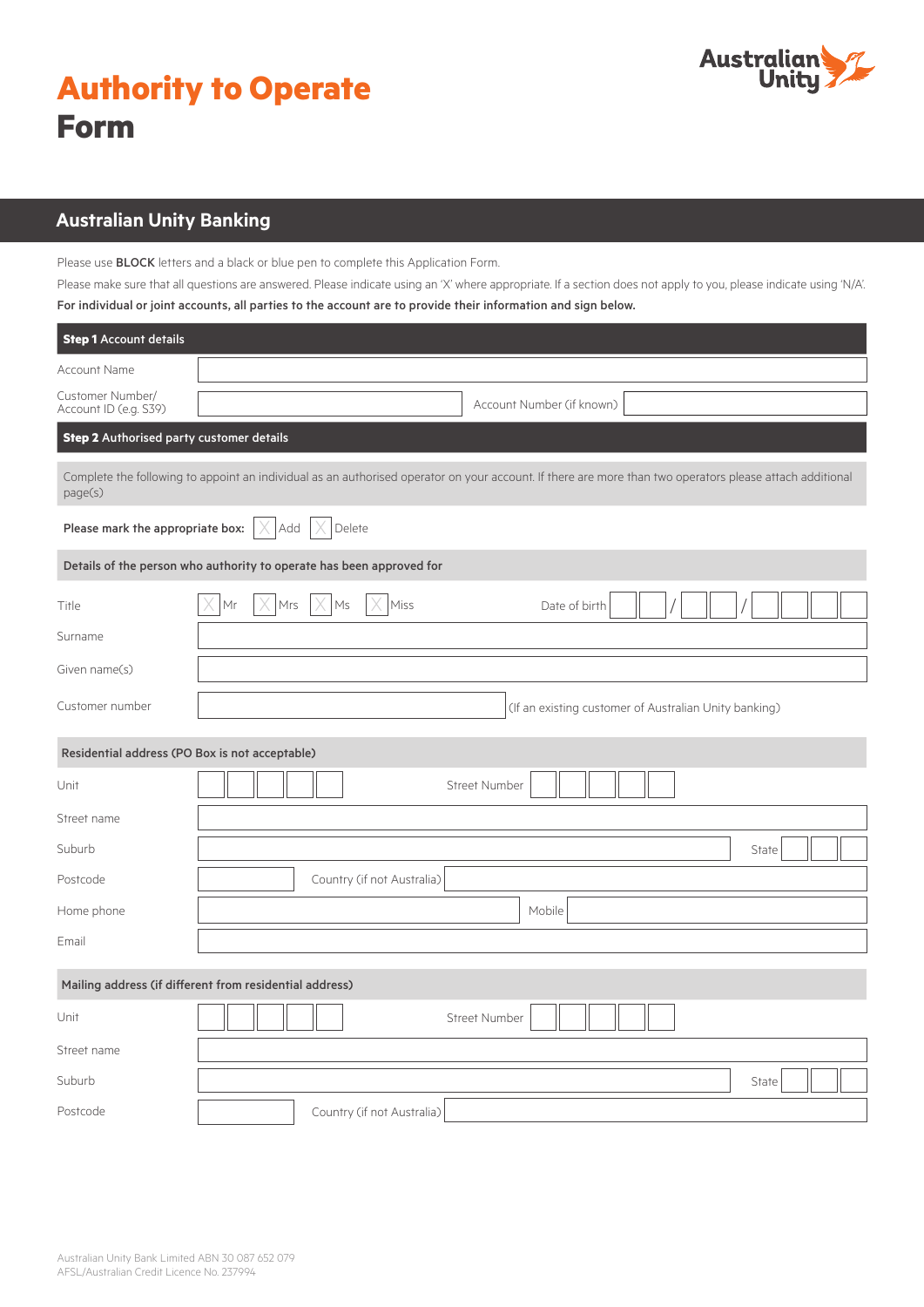| <b>Additional details</b>                                                                                                                                                                                                                                                                                                                                                                                                                                                                                                                                                                                                                                                                      |
|------------------------------------------------------------------------------------------------------------------------------------------------------------------------------------------------------------------------------------------------------------------------------------------------------------------------------------------------------------------------------------------------------------------------------------------------------------------------------------------------------------------------------------------------------------------------------------------------------------------------------------------------------------------------------------------------|
| Are you a Politically Exposed Person? (See definition below) $ \times $ Yes $ \times $ No                                                                                                                                                                                                                                                                                                                                                                                                                                                                                                                                                                                                      |
| <b>Politically Exposed Persons (PEPs)</b><br>A Politically Exposed Person (PEP) means an individual who holds a prominent public position or function in a government body or an international<br>organisation in Australia or overseas, such as a Head of State or head of a country or government, or a government minister or equivalent senior politician.<br>A PEP can also be an immediate family member of a person referred to above, including a spouse, de facto partner, child and a child's spouse or a parent.<br>A close associate of a PEP, i.e. any individual who is known to have joint beneficial ownership of a legal arrangement or entity is also considered to be a PEP |

| Banking over the phone<br>Please nominate an alpha/numeric code (minimum 6 characters)<br>with Staff Assistance:                                                                                                                                                                                                                                                                                                                                                                                                                                                                                                                                                                                                                                                                                   |
|----------------------------------------------------------------------------------------------------------------------------------------------------------------------------------------------------------------------------------------------------------------------------------------------------------------------------------------------------------------------------------------------------------------------------------------------------------------------------------------------------------------------------------------------------------------------------------------------------------------------------------------------------------------------------------------------------------------------------------------------------------------------------------------------------|
| For an Australian Unity staff member to provide assistance over the telephone a password can be created, which will be used for identification purposes<br>when you contact us.                                                                                                                                                                                                                                                                                                                                                                                                                                                                                                                                                                                                                    |
| <b>Step 3</b> Account Operating Instructions                                                                                                                                                                                                                                                                                                                                                                                                                                                                                                                                                                                                                                                                                                                                                       |
| When making withdrawals $\chi$ All parties to sign $\chi$ Any two parties to sign $\chi$ Any one of us to sign                                                                                                                                                                                                                                                                                                                                                                                                                                                                                                                                                                                                                                                                                     |
| If you select 'All parties to sign', you will not be able to operate your account independently. You can change the account operating authority at any time<br>by written request signed by all account holders. For accounts in the name of a company or other incorporated body, we may require appointment of<br>authorised signatories and directions as to operating instructions to be under common seal or authenticated by minutes of a resolution of your directors or<br>governing body. Please note that any of the individuals signing this application for the company or incorporated body will be able to operate the account on<br>behalf of the body without affixing the common seal in the future. If no box is ticked the method of operation will be 'any one of us to sign'. |
| <b>Step 4</b> Account(s) authorising party may operate                                                                                                                                                                                                                                                                                                                                                                                                                                                                                                                                                                                                                                                                                                                                             |
| Please authorise the person named in Section 2 to operate the selected account/s.                                                                                                                                                                                                                                                                                                                                                                                                                                                                                                                                                                                                                                                                                                                  |
| <b>Note:</b> The authorised party does NOT have authority to:                                                                                                                                                                                                                                                                                                                                                                                                                                                                                                                                                                                                                                                                                                                                      |
| • Change or remove any of the authorised signatories on the account/s;                                                                                                                                                                                                                                                                                                                                                                                                                                                                                                                                                                                                                                                                                                                             |

- **•** Give a 3rd party access or authority to operate on the account/s;
- **•** Change contact details including the residential or mailing address or
- **•** Close the account/s.

| $\boxed{\times}$ Healthy Banking Everyday $\boxed{\times}$ Active Saver $\boxed{\times}$ Easy Saver $\boxed{\times}$ Freedom Saver $\boxed{\times}$ Term Deposit |  |  |
|------------------------------------------------------------------------------------------------------------------------------------------------------------------|--|--|
|                                                                                                                                                                  |  |  |

#### **Step 5** Declaration and signature(s)

#### Account Holder Terms and Conditions

I/We declare that Australian Unity Bank Ltd may act upon this authority until it has received my/our written instructions revoking the authority or notice in writing of my/our death from a person entitled to give such notice. I/We acknowledge that all actions taken by my/our authorised party are taken on my/ our behalf. I/We agree to indemnify Australian Unity against all claims arising from the operation of my/our account(s) by my/our authorising party provided Australian Unity has acted within the terms of my/our authority. I/We acknowledge that the new authorising party may operate on the account/s selected in addition to any existing authorised parties.

#### Authorised Party Terms and Conditions

- 1. I acknowledge I will be a client of Australian Unity Bank Ltd which will enable me to act under this authority as authorised.
- 2. I have been appointed as an Authority to Operate for the account holder. The completed original copy of the Authority to Operate has been provided to Australian Unity and I confirm the details I have provided to be true and correct. I understand the limitations to my authority on the account(s).
- 3. I have read and understood the Terms of Use, which are available on our website at australianunity.com.au.

#### Signature of Account Holder Signature of Joint Account Holder Signature of Joint Account Holder

| <b>Signature of Authorised Party</b> | Date |
|--------------------------------------|------|
|                                      |      |
| Name                                 |      |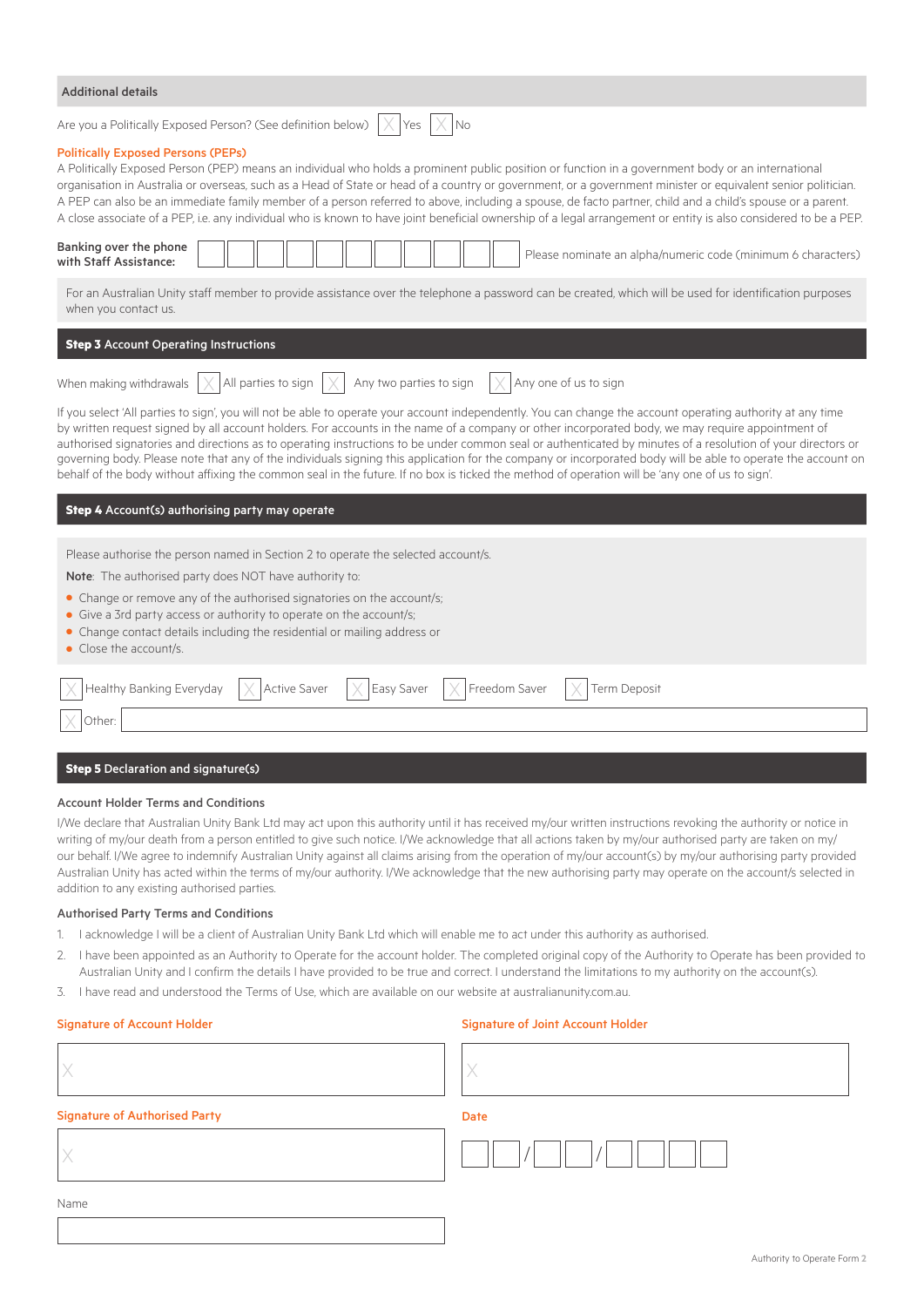| Office Use Only                                                                  |                                    |
|----------------------------------------------------------------------------------|------------------------------------|
| ATO(s) loaded into P & R under the relationship of a ATO and linked to customer? | Yes<br>$\overline{\phantom{a}}$ No |
| ATO form and identification loaded in Doxgate under the customer number?         | Yes<br>No                          |
| Received by                                                                      | Loaded by                          |

Please send the completed form to:

## Australian Unity Bank

Reply Paid 1801, Melbourne VIC 3001 (no stamp required if mailed in Australia)

### **Contact us**

 $\triangleright$ 



Australian Unity GPO Box 1801, Melbourne VIC 3001



 $\left(\widehat{\theta}^{0}\right)$  australianunity.com.au



 $\circledcirc$  bankingsupport@australianunity.com.au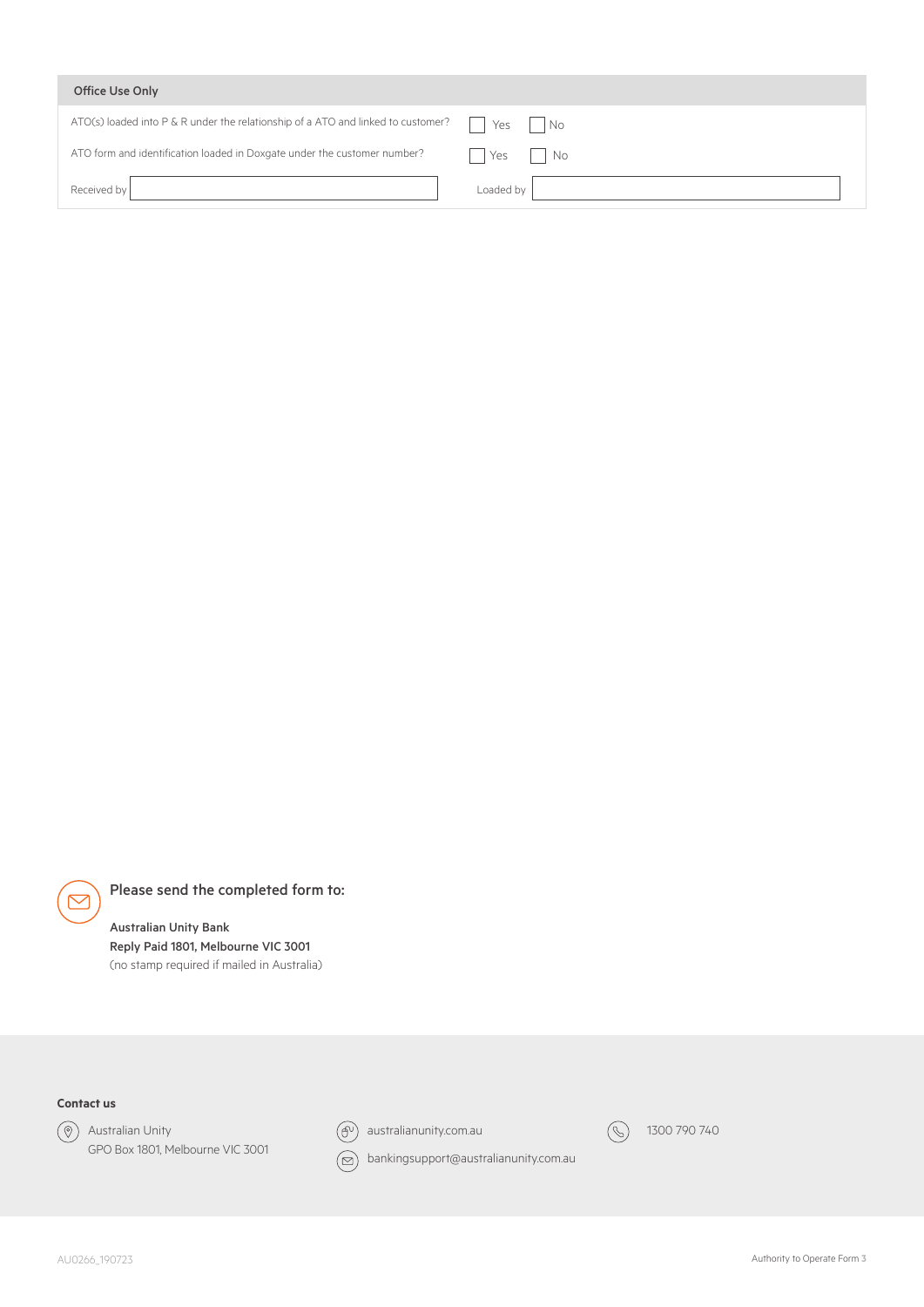# **Approved Certifiers List**



# **Australian Unity Banking**

Below is a list of persons who may certify documents.

#### General

- Commissioner for Affidavits
- Commissioner for Declarations
- Justice of the Peace
- A person who, under the law in force in a State or Territory, is currently licensed or registered to practise as:
	- Chiropractor - Optometrist
	- Dentist
- Pharmacist
- Legal Practitioner - Medical Practitioner
- Physiotherapist - Psychologist
- Nurse
- Veterinary Surgeon
- Banking and Post Office Services
- Permanent employee of Australian Postal Corporation with 2 or more years of continuous service who is employed in an office supplying postal services to the public
- Banking/Building Society/Credit Union/finance company officer with 2 or more years of continuous service

#### Legal and Courts

- A person who is enrolled on the role of the Supreme Court of a State or Territory, or the High Court of Australia, as a legal practitioner, (however described)
- Chief Executive Officer of a Commonwealth Court
- Clerk of a court
- Judge of a Court
- Magistrate
- Registrar, or Deputy Registrar, of a Court

#### Accounting and Taxation Services

- Fellow of the National Tax Accountants' Association
- Member of Chartered Secretaries Australia
- Member of the Association of Taxation and Management Accountants
- Member of the Institute of Chartered Accountants in Australia, the Australian Society of Certified Practising Accountants or the National Institute of Accountants

#### Defence and Protection Services

- Member of the Australian Defence Force who is:
	- An Officer; or
- Non-commissioned Officer within the meaning of the Defence Force Discipline Act of 1982 with 2 or more years of continuous service; or
- A Warrant Officer within the meaning of the Act
- Police Officer
- Sheriff or Sheriff's Officer

#### Other Services/Roles

- Marriage celebrant registered under Subdivision C of Division 1 of Part 4 of the Marriage Act 1961
- Member of Engineers Australia, other than at the grade of student
- Member of:
	- The Parliament of the Commonwealth; or
	- The Parliament of the State; or
	- A Territory legislature; or
- A Local Government Authority of a State or Territory
- Minister of religion registered under Subdivision A of Division 1 Part 4 of the Marriage Act of 1961
- Notary Public
- Member of the Australasian Institute of Mining and Metallurgy
- Teacher employed on a full-time basis at a school or tertiary education institution

#### Approved Overseas Certifiers

- Employee of the Commonwealth who is in a country or a place outside of Australia and authorised under a paragraph 3 (c) of the Consular Fees Act 1955; and exercising his or her function in that place
- Employee of the Australian Trade Commission who is in a country or place outside Australia; and under paragraph 3 (d) of the Consular Fees Act of 1955; and exercising his or her function in that place
- Australian Consular Officer or Australian Diplomatic Officer (within the meaning of the Consular Fees Act 1955)
- A person authorised as a notary public in a foreign country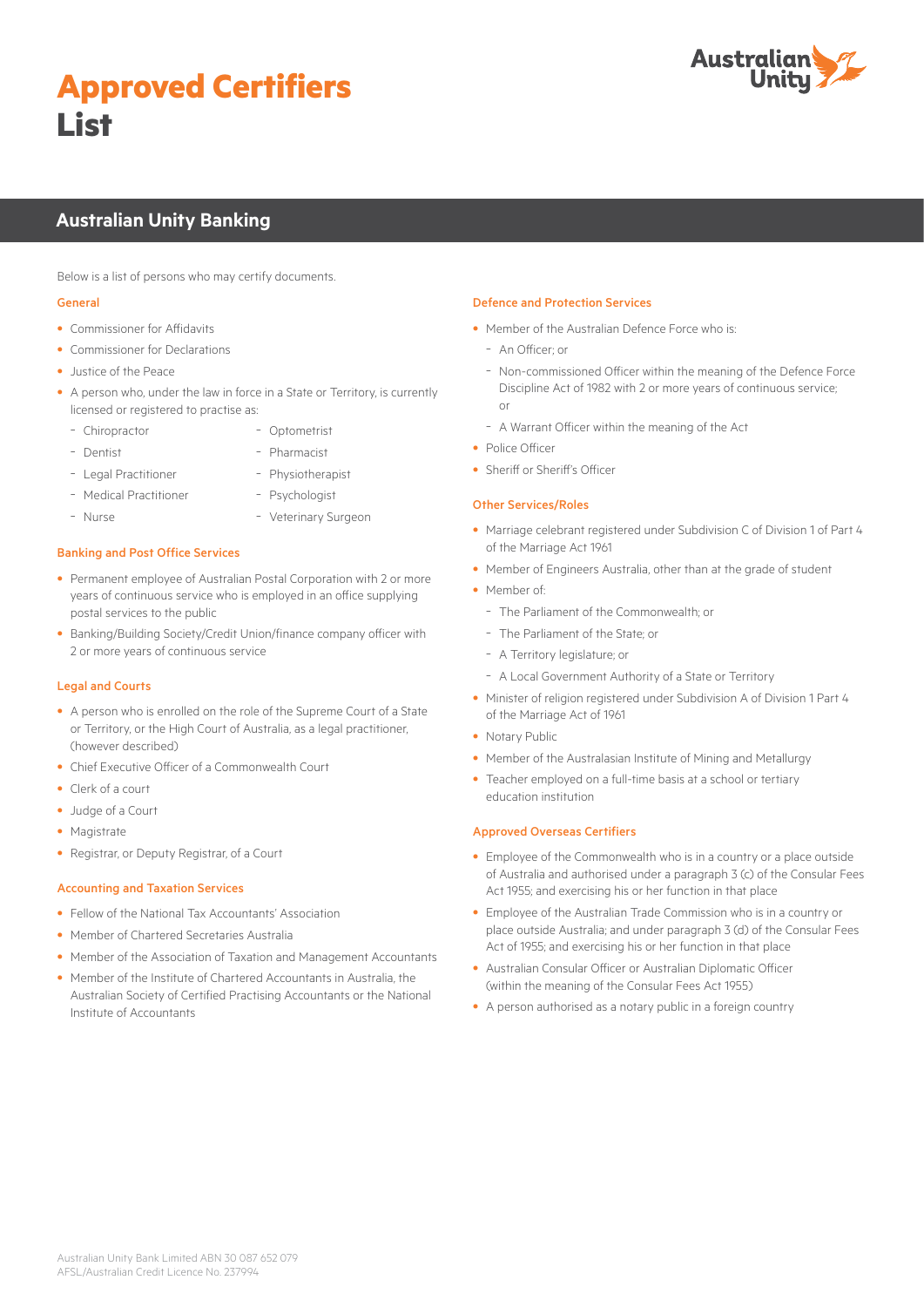

| <b>Certifiers</b> |
|-------------------|
| <b>Form</b>       |

# **Australian Unity Banking**

Please use **BLOCK** letters and a black or blue pen to complete this Form.

Please make sure that all questions are answered. Please indicate using an 'X' where appropriate. If a section does not apply to you, please indicate using 'N/A'.

|                                      | <b>Step 1</b> Customer details and identification |
|--------------------------------------|---------------------------------------------------|
| Title                                | $Mr$ $ \times Mrs$ $ \times Ms $ $ \times Miss $  |
| Surname                              |                                                   |
| Given name(s)                        |                                                   |
| Customer no.                         | Phone                                             |
| Identification<br>ID type            |                                                   |
| Name of person<br>to whom it relates |                                                   |
| ID type                              |                                                   |
| Name of person<br>to whom it relates |                                                   |
| ID type                              |                                                   |
| Name of person<br>to whom it relates |                                                   |

#### **Step 2 Certifier's details** (must not be related to applicant)

| Title                                             | $\times$<br>$Mr$ $ \times $<br>$Mrs$ $\times$ Ms<br>$\vert \times \vert$ Miss |       |
|---------------------------------------------------|-------------------------------------------------------------------------------|-------|
| Surname                                           |                                                                               |       |
| Given name(s)                                     |                                                                               |       |
| Residential or Business<br>address (not a PO Box) |                                                                               |       |
| Suburb                                            |                                                                               | State |
| Postcode                                          | Country                                                                       |       |
| Phone                                             | Mobile                                                                        |       |
| Email                                             |                                                                               |       |
| Occupation                                        |                                                                               |       |